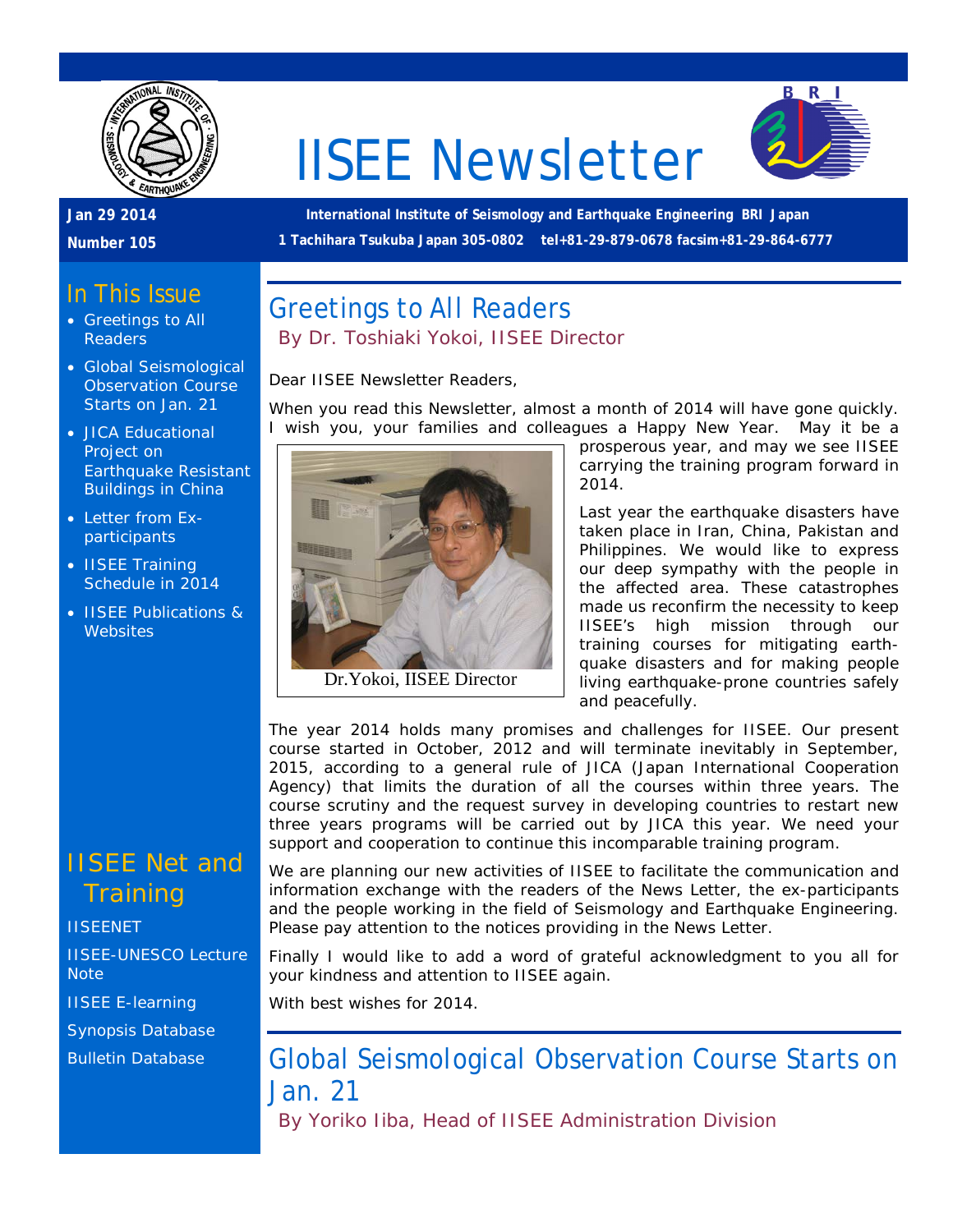### **Earthquakes**

[The 2011 off the Pacific](http://iisee/special2/20110311tohoku.htm)  [coast of Tohoku](http://iisee/special2/20110311tohoku.htm)  **[Earthquake](http://iisee/special2/20110311tohoku.htm)** 

[Reports of Recent](http://iisee/quakes.htm)  **[Earthquakes](http://iisee/quakes.htm)** 

[Utsu Catalog](http://iisee/utsu/index_eng.html)

[Earthquake Catalog](http://iisee/eqcat/Top_page_en.htm)

### **Call for Papers**

IISEE Bulletin is now accepting submissions of papers for the seismology, earthquake engineering, and tsunami. Developing countries are targeted, but are not limited.

Your original papers will be reviewed by the editorial members and some experts.

NO submission fee is need.

Try to challenge!!





The Opening Ceremony of the Global Seismological Observation Training Course was held at the BRI Hall from 11:30 to 12:00 on Tuesday, January 21. 9 participants from Bolivia, Fiji, Myanmar, Nepal (2), Pakistan (2), Papua New Guinea and Thailand came to IISEE and joined the ceremony.

In the ceremony, we had two special guests, Mr. W. Randy Bell, Director of

the International Data Centre (IDC) Division of the Provisional Technical Secretariat of the Preparatory Commission for the Comprehensive Nuclear-Test-Ban Treaty Organization (CTBTO) from Vienna, Austria, and Mr. Yasushi Noguchi, Director of Arms Control and Disarmament Division, Disarmament, Non-Proliferation and Science Department, Ministry of Foreign Affairs of Japan (MOFA).

The Global Seismological Observation Training Course has the special aim to develop human resources having acquired the skills necessary for detecting nuclear tests applying seismological knowledge. To carry out the course, we need the support and cooperation with CTBTO, MOFA, JICA and Japan Meteorological Agency.



After the guests' addresses, Dr. Yuzo Sakamoto, BRI Chief

Executive and Ms. Rika Uemura, Deputy Director General of JICA Tsukuba made their welcome speeches.

Finally, as the representative of the participants, Mr. Lok Bijaya Adhikari from Nepal gave an address in reply. The course period is short, just 2 months. We hope they will have the expected skills in IISEE and a good memory in Japan. We also wish to give them the welcome words, "Where there's a will, there's a way."

# JICA Educational Project on Earthquake Resistant Buildings in China

*By Dr. Matsutaro Seki, Visiting Research Fellow, IISEE, Former JICA Long Term Expert in China*

After Wenchuan Earthquake, May 2008, China, the four years educational project on earthquake resistant buildings in China was performed by JICA from May 2009. As one of activities, 72 Chinese structural engineers, university professors and public building officials came to Japan and got the technical training at IISEE.



Participants in the WS, Beijing, March 2013.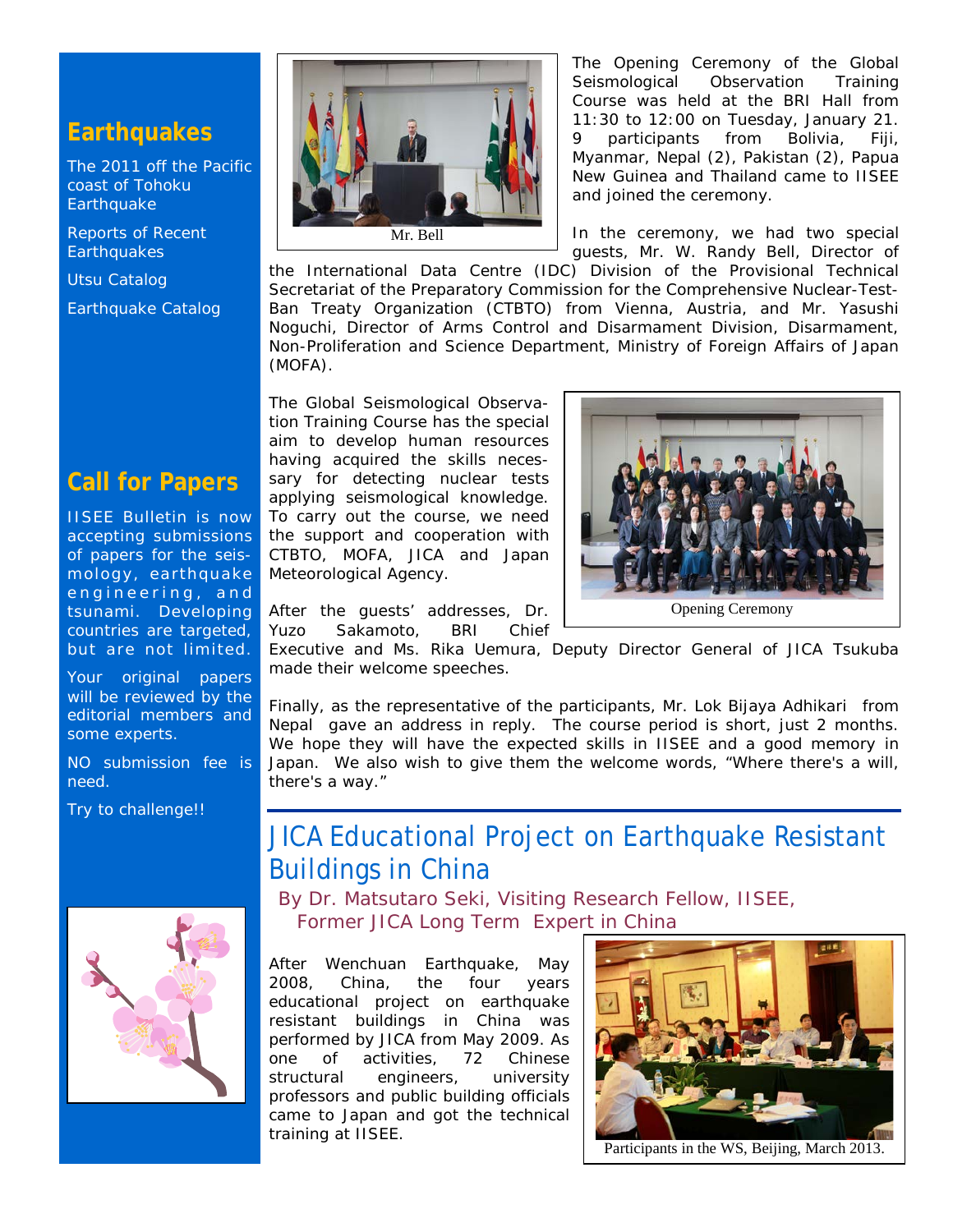

Enjoy, Now

After coming back to China, they reported that they were quite impressed by excellent IISEE lectures, warm hospitality of IISEE staffs and high technique of building construction in Japan, etc. At present they are contributing to the many activities, such as establishing the new national codes and the leaders on many educational events on earthquake disaster mitigation in overall China as well as increasing of personal technical career.

# Letter from Ex-Participants<sup>®</sup>

✉Dr. Alexandru Octavian ALDEA: Professor, Technical University of Civil Engineering-Bucharest (UTCB) (Romania, 1999-2000 E course)

### **Contact Us**

The IISEE Newsletter is intended to act as a go-between for IISEE and ex-participants.

We encourage you to contribute a report and an article to this newsletter. Please let us know your current activities in your countries.

We also welcome your co-workers and friends to register our mailing list.

iiseenews@kenken.go.jp [http://iisee.kenken.go.jp](http://iisee.kenken.go.jp/)

### **Back Numbers**

[http://iisee.kenken.go.jp/](http://iisee.kenken.go.jp/nldb/) [nldb/](http://iisee.kenken.go.jp/nldb/)

Dr. Aldea has sent us his edited textbook entitled "Seismic motions. Examples of application in earthquake engineering," which presents the results from the 2002-2008 JICA Project in Romania named "Seismic risk reduction for buildings and structures," implemented by the NCSRR, UTCB, INCERC in Romania and BRI and NILIM in Japan. He said the textbook's publication in 2013 is marking 5 years after the successful completion of the JICA project in Romania and also a symbolic Romanian-Japanese small contribution to honor the 90th commemoration of the Great Kanto earthquake of the 1st of September, 1923. It was published by the MATRIX ROM Bucharest 2013.

# IISEE Training Schedule in 2014

### ☆*Seismology, Earthquake Engineering and Tsunami Disaster Mitigation Courses*

| January 6 (Mon)           | Resumption of the Le         |
|---------------------------|------------------------------|
| January 27 (Mon)          | <b>GRIPS's Intensive Le</b>  |
| - February 7 (Fri)        |                              |
| February 18(Tue)          | <b>International Friends</b> |
|                           | <b>General Meeting</b>       |
| $*$ April 15(Tue)-18(Fri) | Study Tour to Kansa          |
| May 30(Fri)               | <b>General Meeting</b>       |
| June 2 (Mon)              | <b>Individual Study</b>      |
| - September 3 (Wed)       |                              |
| July 17(Thu)-18(Fri)      | <b>Interim Presentation</b>  |
| August 21(Thu)-22(Fri)    | Final Presentation ar        |
| * August - September      | Courtesy Call to the         |
| September 11(Thu)         | <b>IISEE Closing Cerem</b>   |
| September 12(Fri)         | <b>GRIPS Graduation Co</b>   |
|                           |                              |

he Lectures e Lectures

endship Party and ansai Area

on and General Meeting the MLIT Minister (one-day) eremony on Ceremony

### ☆*Global Seismological Observation Course*

March 14(Fri) Closing Ceremony

January 21(Tue) Opening Ceremony February 6(Thu)-8(Sat) Study Tour to Kansai Area February 18(Tue) lnternational Friendship Party

\*Tentative schedule